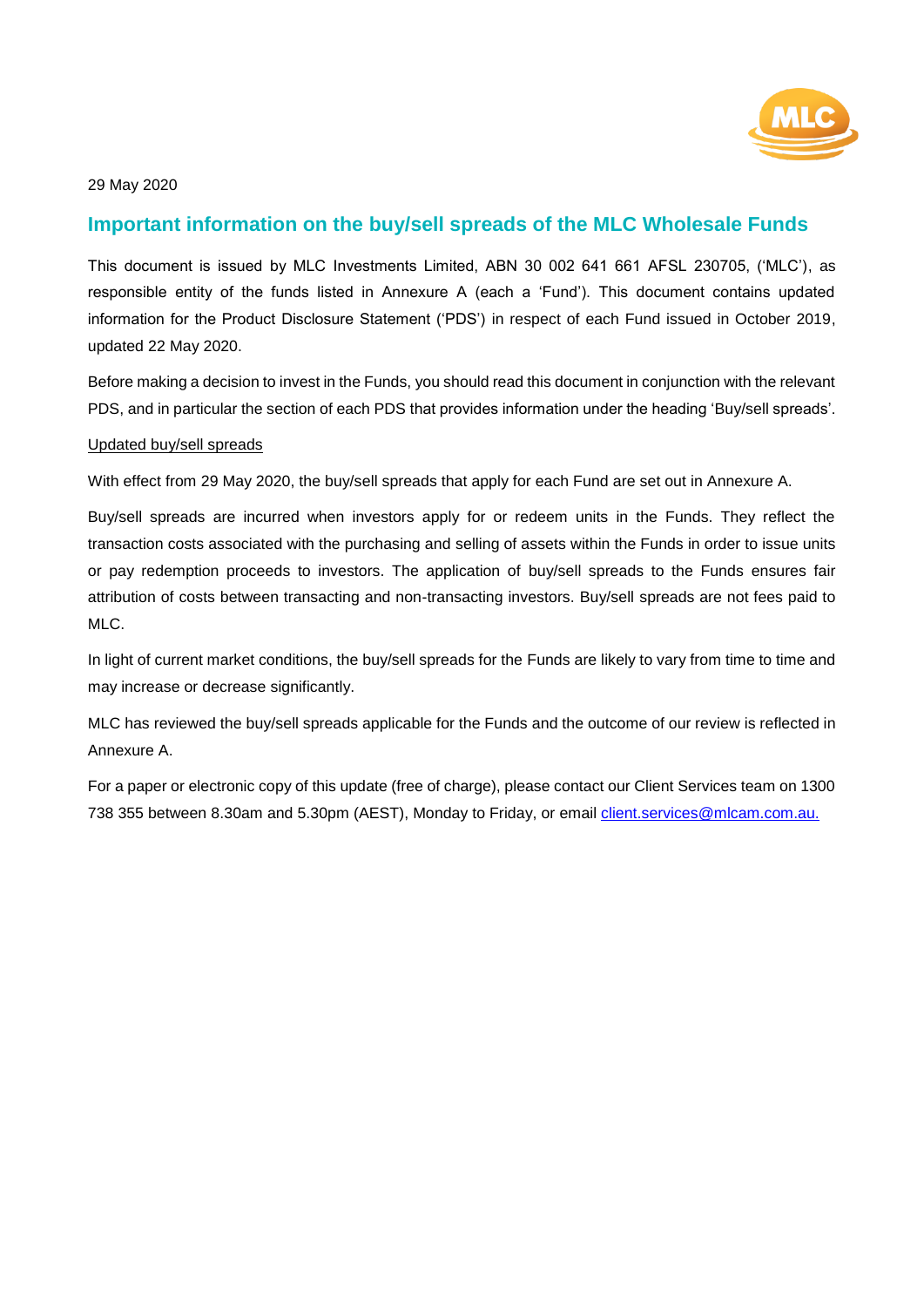## **Annexure A**

# **MLC Inflation Plus Portfolios**

| <b>Portfolio</b>                                              | <b>Previous</b><br>buy/ sell spreads | Effective 29 May 2020<br>buy/ sell spreads |
|---------------------------------------------------------------|--------------------------------------|--------------------------------------------|
| MLC Wholesale Inflation Plus - Conservative<br>Portfolio      | $+0.10\%$ / $-0.15\%$                | $+0.10\%$ / $-0.15\%$                      |
| MLC Wholesale Inflation Plus - Moderate Portfolio             | $+0.15\%$ / $-0.15\%$                | $+0.15\%$ / $-0.15\%$                      |
| MLC Wholesale Inflation Plus - Assertive Portfolio<br>Class A | $+0.15\%$ / $-0.20\%$                | $+0.15\%$ / $-0.20\%$                      |
| MLC Wholesale Inflation Plus - Assertive Portfolio<br>Class B | $+0.15\%$ / $-0.20\%$                | $+0.15\%$ / $-0.20\%$                      |

### **MLC Horizon Portfolios**

| <b>Portfolio</b>                                         | <b>Previous</b><br>buy/ sell spreads | Effective 29 May 2020<br>buy/ sell spreads |
|----------------------------------------------------------|--------------------------------------|--------------------------------------------|
| MLC Wholesale Horizon 1 Bond Portfolio                   | $+0.20\%$ / $-0.20\%$                | $+0.20\%$ / $-0.20\%$                      |
| MLC Wholesale Horizon 2 Income Portfolio                 | $+0.20\%$ / $-0.25\%$                | $+0.15\%$ / $-0.20\%$                      |
| MLC Wholesale Horizon 3 Conservative Growth<br>Portfolio | $+0.15\%$ / -0.20%                   | $+0.15\%$ / $-0.15\%$                      |
| MLC Wholesale Horizon 4 Balanced Portfolio               | $+0.15\%$ / $-0.20\%$                | $+0.15\%$ / $-0.20\%$                      |
| MLC Wholesale Horizon 5 Growth Portfolio                 | $+0.15\%$ / $-0.20\%$                | $+0.15\%$ / $-0.15\%$                      |
| MLC Wholesale Horizon 6 Share Portfolio                  | $+0.15\%$ / $-0.15\%$                | $+0.15\%$ / $-0.15\%$                      |
| MLC Wholesale Horizon 7 Accelerated Growth<br>Portfolio  | $+0.20\%$ / $-0.15\%$                | $+0.20\%$ / $-0.15\%$                      |

## **MLC Wholesale Index Plus**

| <b>Portfolio</b>                                          | <b>Previous</b><br>buy/ sell spreads | Effective 29 May 2020<br>buy/ sell spreads |
|-----------------------------------------------------------|--------------------------------------|--------------------------------------------|
| MLC Wholesale Index Plus Conservative Growth<br>Portfolio | $+0.15\%$ / $-0.20\%$                | $+0.15\%$ / $-0.15\%$                      |
| MLC Wholesale Index Plus Balanced Portfolio               | $+0.15\%$ / $-0.20\%$                | $+0.15\%$ / $-0.20\%$                      |
| MLC Wholesale Index Plus Growth Portfolio                 | $+0.15\%$ / $-0.20\%$                | $+0.15\%$ / $-0.20\%$                      |